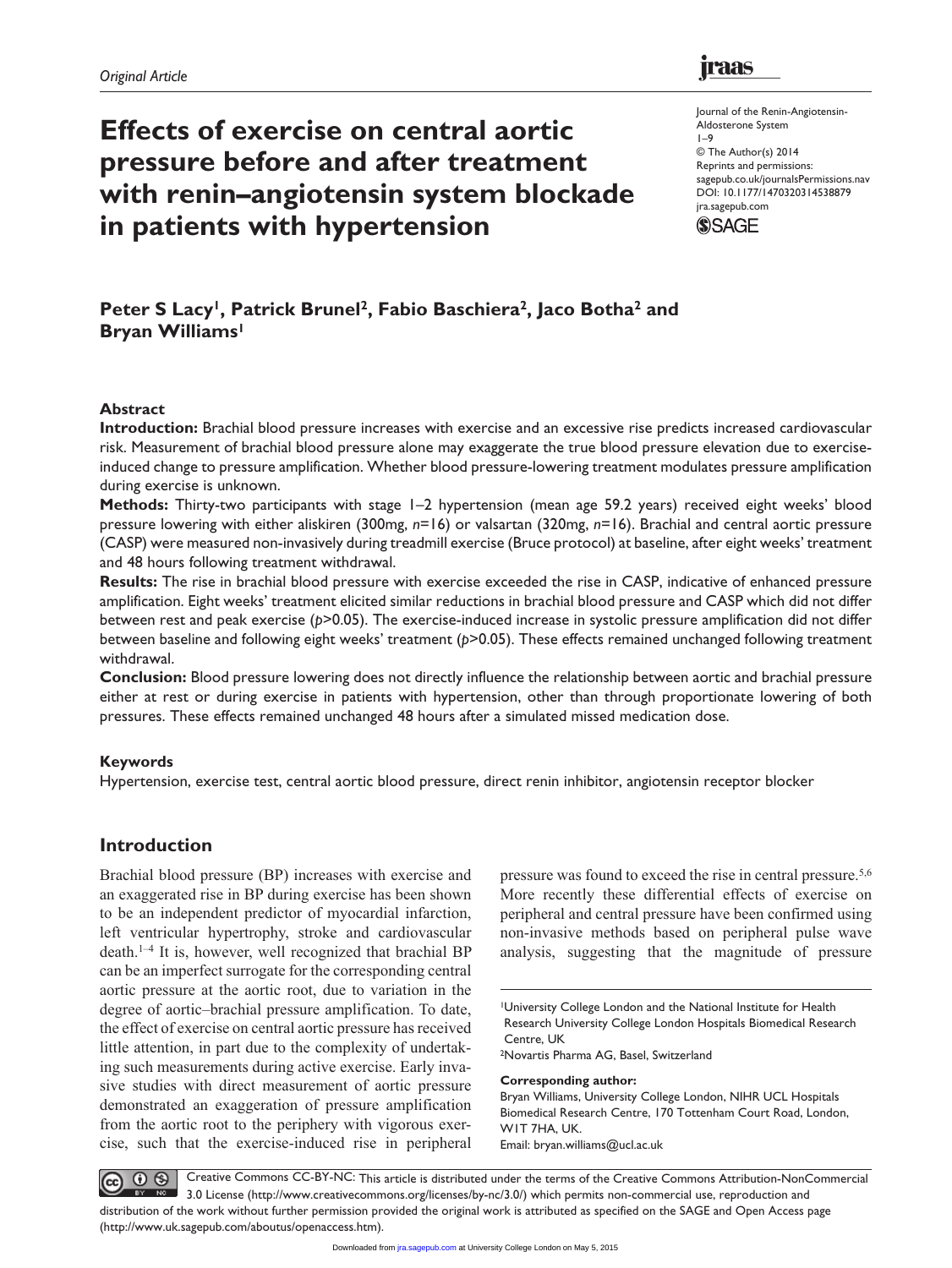amplification may depend upon the type and extent of exercise undertaken, as well as age and other factors.<sup>7–11</sup>

Remarkably, to date no previous study has reported the effects of BP-lowering treatment on the response of central pressure to exercise. We recently reported in this journal data from a study evaluating the effects of two different strategies for therapeutic inhibition of the renin–angiotensin system (RAS) on brachial BP during exercise. This study compared the direct renin-inhibitor aliskiren with the angiotensin receptor blocker valsartan and showed that both treatments similarly attenuated an exercise-induced rise in brachial pressure.12 In that study, central aortic pressure was also recorded noninvasively via pulse wave analysis, using tonometry (BPro™, HealthSTATS International, Singapore) and mathematical computation of the radial pressure wave.13 These data are presented in the current report and describes for the first time the effects of BP-lowering therapy on the relationship between central aortic and brachial pressures during exercise.

### **Patients and methods**

The results presented in this paper derive from both prespecified and exploratory analysis of data from patients recruited into a multicentre randomized controlled trial (RCT) evaluating the effects of RAS blockade on brachial and central aortic pressures (ClinicalTrials.gov NCT00819767) and EUDRA CT (2008-005500-10).12

### *Patients*

Men and women aged  $\geq 50$  years with stage 1–2 hypertension (mean sitting systolic BP (msSBP)  $\geq$  140 mmHg and < 180 mmHg, and mean sitting diastolic BP (msDBP) < 110 mmHg, measured at rest) were eligible for inclusion. In addition, patients had to be anticipated to be able to reach peak exercise capacity (85% of their predicted maximum heart rate) during a treadmill exercise test conducted according to the standard Bruce protocol.

The main exclusion criteria included: secondary hypertension, therapy with more than two antihypertensive drugs, a history of severe cardiovascular or cerebrovascular disease, known Keith–Wagener grade III or IV hypertensive retinopathy, and type I diabetes. Pregnant or nursing women were also excluded. All patients provided written informed consent before participating in any study procedures and all study centres received approval from the relevant local and central ethical review boards.

#### *Study design*

The study design has been reported previously<sup>12</sup> and is outlined below.

The study from which data were analysed was a randomized, double blind, parallel-group study. After a two-week washout and a one- to two-week placebo run-in period, eligible patients were randomized to once-daily aliskiren 150 mg or valsartan 160 mg for one week, with forced titration to double the initial dose for a further seven weeks (Figure 1). Three treadmill exercise tests were conducted using the standard Bruce protocol at: (i) baseline (immediately prior to randomization), (ii) at the end of the active treatment period (week 8) and (iii) 48 hours after treatment withdrawal, to evaluate the persistence of the treatment effect two days after treatment withdrawal (missed dose, week  $8 + 2$  days).

Exercise tests were conducted according to American College of Cardiology/American Heart Association (ACC/ AHA)<sup>14</sup> and European Society of Cardiology (ESC) guidelines for exercise testing<sup>15</sup> and patients were closely monitored before, during and after the tests. Electrocardiogram (ECG) monitoring was continuously performed during the test to ensure patient safety and tests could be stopped if any of several ECG criteria were met (such as severe ST-segment depression; ST-segment elevation; frequent ventricular extra-systoles; onset of ventricular tachycardia).

#### *Study assessments*

The main objective of this analysis was to assess the exercise-induced changes in central aortic systolic pressure (CASP) relative to the corresponding changes in standing brachial BP after eight weeks of aliskiren or valsartan therapy and following treatment withdrawal. Our primary focus was on CASP because the measurement of pulse pressure (brachial and central) is dependent upon accurately determining true diastolic pressure, which we found to be less reliable with manual sphygmomanometry during exercise. The primary endpoint for this analysis was the change in systolic pressure amplification from rest to peak exercise, comparing baseline with end of treatment (eight weeks). Changes in other central haemodynamic variables during exercise were also investigated. In order to standardize exercise effort according to the Bruce protocol, incremental treadmill exercise was maintained by each participant until 85% predicted maximal heart rate (HR) had been achieved (100% of predicted HR: female 200 – age; male 220 – age).

For the primary analysis, due to the limited size of the study, baseline and treatment data for the study population were pooled to assess the physiological effects of exercise on brachial and central pressure parameters. This was a reasonable approach as we had shown that both valsartan and aliskiren had had similar effects on brachial pressure at rest and during exercise.12 Brachial BP and CASP were measured whilst standing at rest, at peak exercise and during the recovery phase, prior to administering study medication. Other central haemodynamic variables, including systolic pressure amplification ratio (calculated as brachial/central BP), were also recorded.

Standing BP provided the baseline (at rest) value for the exercise test, and was the mean of three measurements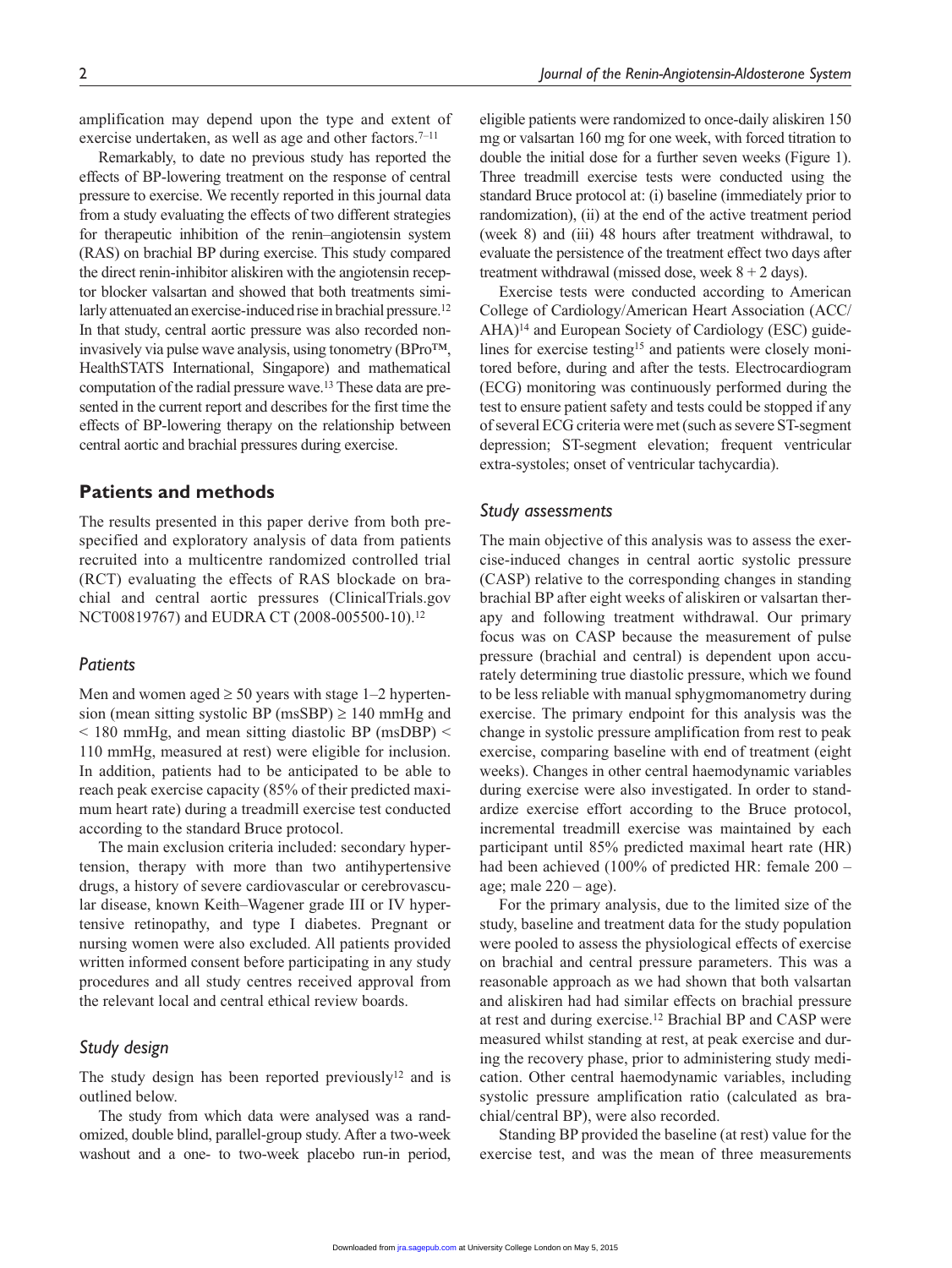

**Figure 1.** Overall study design. All doses were administered once daily. a Number of randomized patients.

**bExercise tests were performed according to the standard Bruce protocol to peak exercise capacity (85% of predicted maximum heart rate).** BP: blood pressure; CASP: central aortic systolic pressure

taken at 1–2-min intervals prior to the test. Standing BP was also measured during exercise at the end of each 3-min period, immediately after reaching peak exercise capacity and during the recovery period (10, 20 and 30 min after peak exercise; Figure 1 and Supplementary Digital Content Figure 1 online). A mercury sphygmomanometer was used for brachial BP measurement due to the recognized unreliability of automated BP measurement during exercise. Systolic BP was defined according to the onset of Korotkoff phase I sounds, whilst diastolic pressure was defined using Korotkoff phase IV sounds.

*Measurement of central aortic pressure.* Central aortic pressures were measured using the BPro™ device (HealthSTATS International, Singapore) during each exercise test at rest, at peak exercise and during recovery (at 10, 20 and 30 min after peak exercise). The device, designed like a wrist watch, uses applanation tonometry to capture radial artery waveforms, which are calibrated to brachial BP and processed using a validated algorithm to derive central aortic pressures.13,16 The device was worn clamped to the wrist using a 'square lock' restraint, which allowed reliable and consistent recording of highfidelity radial artery waveforms during exercise testing. At rest, waveforms were captured immediately following the final of three brachial blood pressure measurements (within 15 s) and calibrated to the averaged brachial blood pressure. At peak exercise and during the recovery period, waveforms were captured immediately following the first brachial blood pressure measurement with the participant temporarily stationary and with their wrist held still at heart level. Captured waveforms were backcalibrated to the appropriate brachial blood pressure value. For all measurements using the BPro™ device, arterial pressure waveforms were sampled in 10-s blocks over the course of 20–30 s and the first stable waveform block used for data analysis. In selecting the first stable waveform block, waveforms were visually inspected for anomalies by an experienced operator and quality control criteria applied to ensure adequate pulse height (100 mV) and pulse length variability  $(\leq 20\%)$ .

#### *Statistical analyses*

The study population was defined as those participants completing central and brachial blood pressure measurements both at rest and at peak exercise. Normally distributed variables are presented as mean  $\pm$  SD, non-normally distributed data are presented as median  $\pm$  interquartile range. Comparison between continuous variables used paired Student's *t*-test or repeated measures analysis of variance. In all tests a two-tailed  $p$ -value of  $\leq 0.05$  was considered statistically significant. Database management and statistical analysis were performed using IBM SPSS for Windows version 20 (IBM corporation, Armonk, NY, USA).

## **Results**

We have previously reported in this journal the influence of BP lowering during exercise testing on brachial blood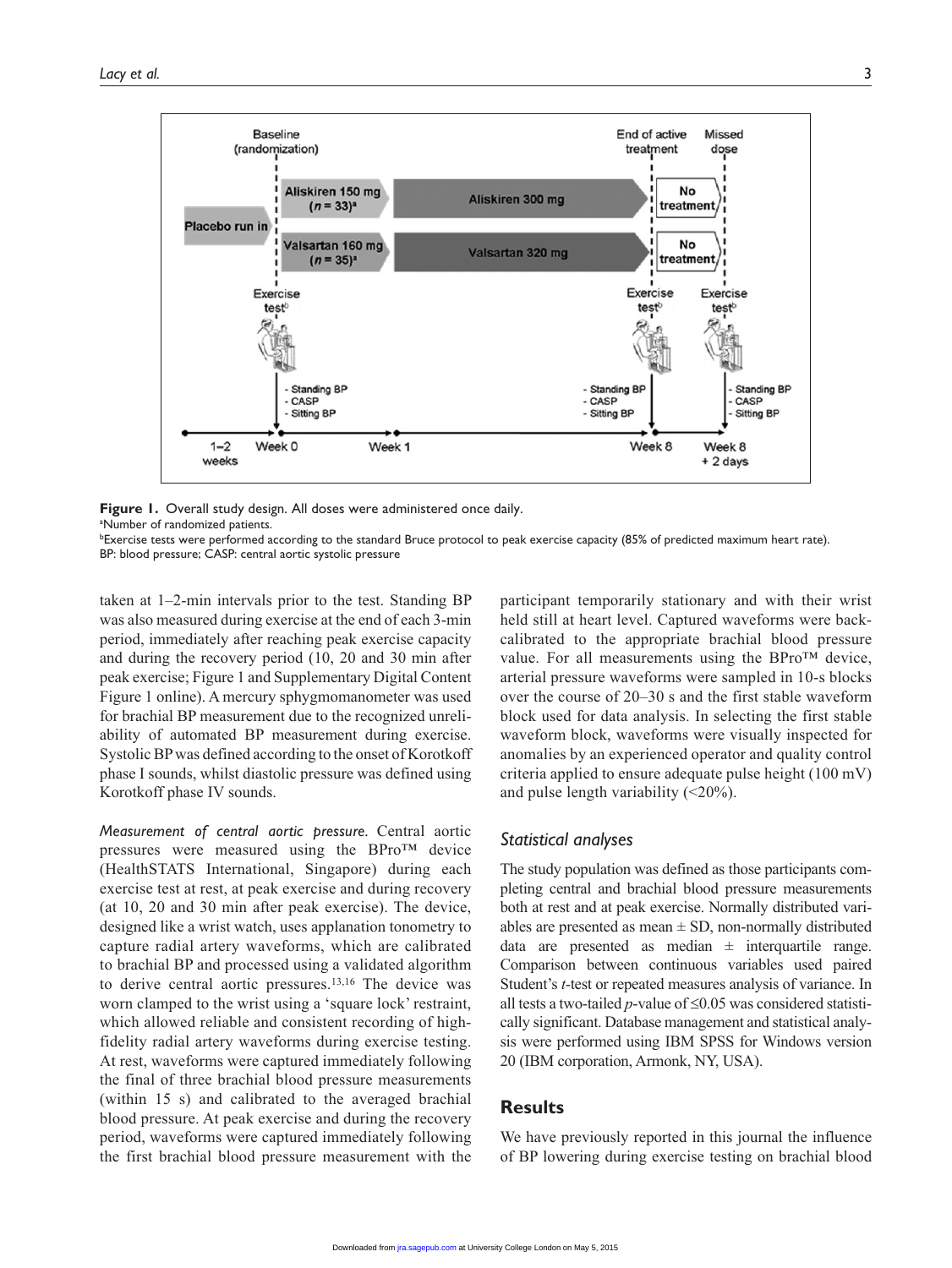|                                | All patients     | Aliskiren        | Valsartan        |
|--------------------------------|------------------|------------------|------------------|
|                                | $(n = 32)$       | $(n = 16)$       | $(n = 16)$       |
| Age, years                     | $59.2 \pm 8.2$   | $58.9 \pm 7.9$   | $59.5 \pm 8.7$   |
| $\geq 65$ years, n (%)         | 5(15.6)          | 3(18.8)          | 2(12.5)          |
| Gender, n (%)                  |                  |                  |                  |
| Male                           | 22 (68.8)        | 12 (75.0)        | 10 (62.5)        |
| Female                         | 10(31.2)         | 4(25.0)          | 6(37.5)          |
| Race, <i>n</i> (%)             |                  |                  |                  |
| Caucasian                      | 31(96.9)         | 15 (93.8)        | 16 (100)         |
| Asian                          | (3.1)            | 1(6.2)           | 0(0)             |
| Diabetes, n (%)                | 3(9.3)           | (6.3)            | 2(12.5)          |
| BMI, $kg/m2$                   | $28.8 \pm 2.8$   | $29.1 \pm 2.4$   | $28.6 \pm 3.2$   |
| Obesity <sup>a</sup> , $n$ (%) | 11(34.4)         | 5(31.3)          | 6(37.5)          |
| Mean BP at rest, mmHg          |                  |                  |                  |
| <b>Standing SBP</b>            | $149.8 \pm 10.1$ | $149.4 \pm 10.6$ | $150.1 \pm 10.0$ |
| <b>Standing DBP</b>            | $92.2 \pm 7.8$   | $91.4 \pm 8.3$   | $90.8 + 7.1$     |
| <b>Sitting SBP</b>             | $149.5 \pm 8.7$  | $149.1 \pm 8.5$  | $150.0 + 9.1$    |
| <b>Sitting DBP</b>             | $90.4 \pm 7.1$   | $91.4 \pm 8.3$   | $89.3 \pm 5.7$   |

**Table 1.** Patient demographics and baseline characteristics.

Data are for the randomized set. Values are presented as mean ± standard deviation unless otherwise stated.

a BMI ≥ 30 kg/m2.

BMI: body mass index; BP: blood pressure; DBP: diastolic blood pressure; SBP: systolic blood pressure

pressure in 68 participants.12 Of these, 32 participants (16 aliskiren, 16 valsartan) completed central pressure recordings both at rest and at peak exercise across the eight week treatment period. The present report describes the influence of BP lowering on brachial and central pressure during exercise testing in these 32 participants.

#### *Patient disposition and baseline characteristics*

More than two-thirds of patients in the study were male (68.8%) and almost all were Caucasian (96.9%). Mean age was 59.2 years, and 34.4% of patients were obese (body mass index (BMI)  $\geq$  30 kg/m<sup>2</sup>) with a mean BMI of 28.8 kg/m2 (Table 1). The baseline characteristics of the study population were similar to those previously reported for the entire patient population<sup>12</sup> ( $n=68$ ).

# *Effects of exercise on CASP and brachial BP at baseline in the pooled population*

At baseline, as expected, standing CASP was lower than standing brachial SBP at rest (137.0±10.3 *vs*. 150.9±10.9 mmHg) in the pooled patient population (*n*=32). CASP increased from rest to peak exercise by a mean of 30±25.5 mmHg, and then fell to below the resting level during the recovery period (Figure 2). The changes in standing brachial SBP showed a similar profile during exercise (Figure 2), although the mean increase from rest to peak exercise



**Figure 2.** Influence of blood pressure-lowering treatment on brachial and central blood pressure during exercise in the pooled population. Data were analysed at baseline, after eight weeks of treatment and 48 hours after a missed dose. Data show mean ± SEM.

\**p*<0.05, \*\**p*<0.01 versus respective baseline value. BrSBP: brachial systolic blood pressure; CASP: central aortic systolic pressure

(50.6±28.4 mmHg) was much greater than that for CASP  $(p<0.01)$ . Systolic pressure amplification, that is, the ratio between CASP and brachial SBP, together with the difference between brachial and central pressures, showed a marked elevation with peak exercise before declining to resting values during recovery (Figure 3).

# *Effects of BP lowering at rest and during exercise in the pooled population*

Eight weeks' BP-lowering treatment was associated with reductions in both brachial SBP and CASP from baseline at rest (Figure 2). Eight weeks' treatment was also associated with reductions in brachial SBP and CASP at peak exercise. The extent of the treatment-induced reductions at rest and peak exercise did not differ when compared (reduction in brachial SBP: rest –15.9±13.0 mmHg, peak exercise –12.7±25.9; difference 3.2±26.5 mmHg, *p*=0.5; reduction in CASP: rest –16.1 $\pm$ 13.5 mmHg, peak exercise –8.9 $\pm$ 23.3 mmHg; difference 7.1 $\pm$ 24.6 mmHg, *p*=0.11). Similarly, the extent of the increase in brachial SBP and CASP from rest to peak exercise did not differ between baseline and after eight weeks' treatment (brachial SBP change (rest–peak exercise): baseline 50.6±28.4 mmHg; eight weeks' treatment 53.8±21.7 mmHg, *p*=0.5; CASP change (rest–peak exercise): baseline 30±25.5 mmHg; eight weeks' treatment 37.1±19.2 mmHg, *p*=0.11). Whilst statistical analysis revealed no difference between the effects of treatment at rest and peak exercise, a trend towards a lesser reduction in CASP, however, was apparent at peak exercise relative to rest. Similarly, a trend toward a greater increase in CASP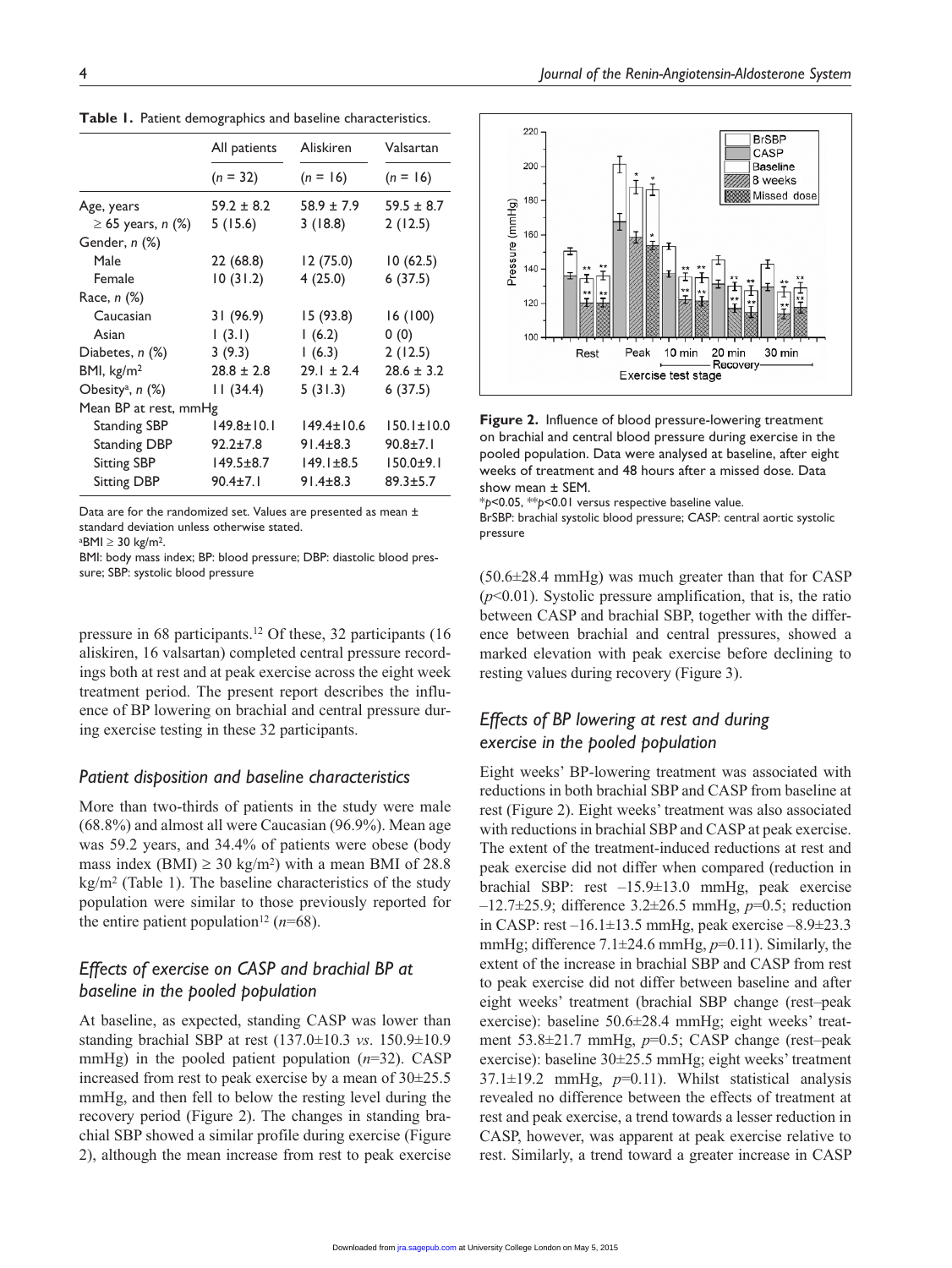

**Figure 3.** Influence of BP-lowering treatment on systolic pressure amplification and the difference between brachial and central pressure during exercise in the pooled population. Data show mean ± SEM.

\*\**p*<0.01 versus value at rest.

with achievement of peak exercise was seen following eight weeks' treatment relative to baseline. Importantly, as reported at baseline, the rise in brachial SBP exceeded the rise in CASP following eight weeks' treatment.

Systolic pressure amplification and the difference between brachial and central pressure both showed an increase from rest to peak exercise (Figure 3). The extent of these increases with exercise did not differ between baseline and after eight weeks' treatment (increase in systolic amplification (rest to peak exercise) at baseline  $0.11\pm0.09$ ; increase in systolic amplification (rest to peak exercise) after eight weeks' treatment 0.08±0.1; difference  $0.03\pm0.1$ ,  $p=0.08$ ; increase in brachial minus central pressure (rest to peak exercise) at baseline  $20.6\pm13$  mmHg; increase in brachial minus central pressure (rest to peak exercise) after eight weeks' treatment 16.7±13.2 mmHg; difference 3.9±14.8 mmHg, *p*=0.15). However, consistent with the effects of treatment on CASP relative to brachial

SBP, trends towards lesser increases in systolic amplification and the difference between brachial and central pressure were seen with exercise, following eight weeks' treatment (Supplementary Digital Content Figure 2).

These data indicate that whilst eight weeks' treatment reduced brachial and central BP both at rest and at peak exercise, the pattern of change in these parameters with exercise remained essentially unaltered. This was seen in spite of some residual variability in the effects of treatment on central pressure at peak exercise.

# *Effects of a missed medication dose on BP lowering at rest and during exercise in the pooled population*

Forty-eight hours after a missed medication dose, brachial and central pressures remained unaltered both at rest and at peak exercise relative to values seen after eight weeks' treatment (Figure 2). Similarly, the increase with exercise in systolic pressure amplification and the difference between brachial and central pressure remained unchanged relative to that seen at eight weeks or baseline following a missed medication dose (Figure 3).

### *Analysis of data by BP-lowering treatment type*

Whilst this study was not powered to demonstrate differences in exercise haemodynamics between treatments, the changes in brachial and central pressure during exercise were broadly similar when the two different treatments (aliskiren versus valsartan) were compared (Figure 4).

### **Discussion**

To our knowledge, this is the first report of the influence of BP lowering on exercise-induced change in brachial and central blood pressure in people with hypertension. The main findings are that the rise in central pressure from rest to peak exercise was markedly lower than the corresponding rise in brachial pressure, consistent with increased aortic–brachial systolic pressure amplification during exercise. Blood pressure lowering treatment for eight weeks reduced both brachial and central pressures at rest and during exercise. However, the reductions in aortic and brachial pressures following treatment were proportionate to the pre-treatment relationship between aortic and brachial pressures, at all time points. These findings demonstrate for the first time that BP-lowering treatment, at least with the drugs tested here, does not exert a major influence on the relationship between aortic and brachial pressure at rest and during exercise, other than through proportionate lowering of both pressures. Consistent with the latter, the increased systolic pressure amplification associated with peak exercise was not significantly modulated by BP-lowering treatment, nor was there any significant treatment-induced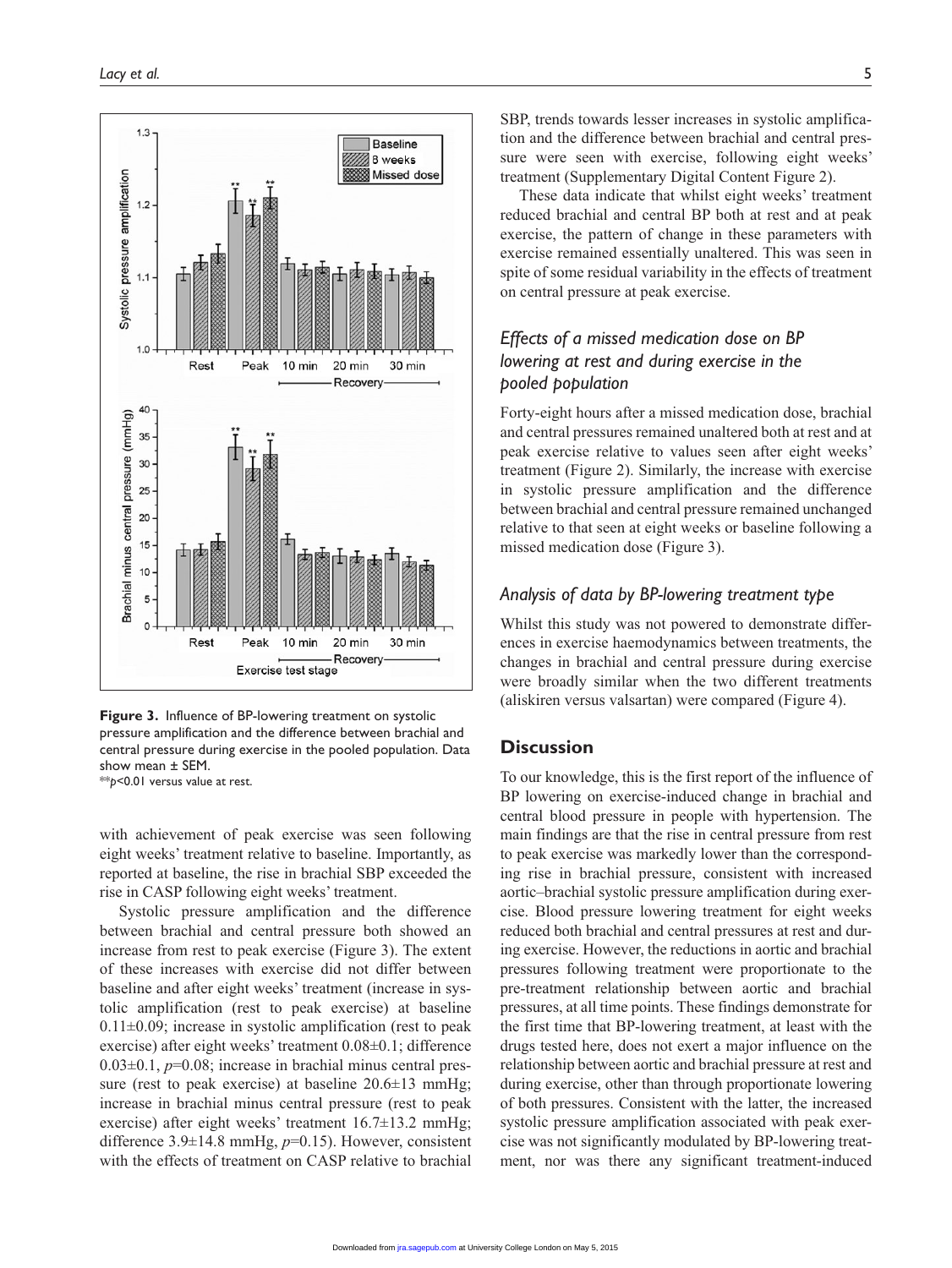

**Figure 4.** Influence of treatment type on brachial SBP and CASP during exercise. Data are shown at baseline, after eight weeks of treatment and 48 hours after a missed dose. Upper panel: aliskiren; lower panel: valsartan. Data show mean ± SEM. \**p*<0.05, \*\**p*<0.01 versus respective baseline value. BrSBP: brachial systolic blood pressure; CASP: central aortic systolic pressure

change in the difference between aortic and brachial pressure at corresponding time points. If anything, there was a trend toward a lesser reduction in central relative to brachial pressure at peak exercise, together with a trend to a smaller exercise-induced increase in systolic amplification following eight weeks' treatment, which did not achieve statistical significance. Finally, the beneficial influence of treatment on brachial and central pressure during exercise was not diminished 48 h after medication withdrawal, simulating a missed medication dose.

The exaggeration of systolic and pulse pressure amplification with exercise has been demonstrated in previous studies using both direct<sup>5,6</sup> and indirect<sup> $7-11$ </sup> measurement of aortic pressure waveforms, together with contemporaneous measurement of peripheral BP. This indicates that the true pressure excursion (i.e. central pressure) during exercise is much less dramatic than the typical rise in brachial pressure. This may be a direct consequence of functional changes in the systemic circulation in response to the

demands of the working musculature for increased perfusion, but may also serve to protect the major organs against excessive pressure elevations during the exercise period.

The mechanism for the increase in systolic pressure amplification during exercise has not been fully elucidated. Dynamic exercise is associated with increases in cardiac output, heart rate and sympathetic mediated vasoconstriction and venoconstriction. In addition to the consequent elevation in systemic BP in response to exercise, stimuli within the exercising musculature mediate localized vasodilatation in response to the increased metabolic activity to maintain adequate muscle perfusion. Thus assessment of central BP together with peripheral blood pressure as measured over a non-working musculature, for example, over the brachial artery in the case of treadmill exercise, demonstrates enhanced pressure amplification relative to the resting state.<sup>5–11</sup> By contrast, the degree of central to peripheral amplification has been reported to be attenuated when peripheral pressure is measured over the working muscle<sup>5</sup> as a consequence of local vasodilatation in the working limb.17,18 Similarly, the exercise-induced enhancement in central to peripheral amplification measured over the non-working muscle has been reported to be attenuated following initiation of local vasodilator stimuli such as induction of reactive hyperaemia<sup>6</sup> or application of heat locally.19 These observations indicate that the increased pressure amplification induced by exercise may be modulated by local conditions and may involve changes to pressure wave reflections in the face of an unchanged or diminished aortic impedance. Alternatively the enhanced amplification may result as a consequence of increased blood flow into a vasoconstricted vasculature and may also result in part from enhanced sensitivity of central BP to increasing HR.20

Our observation that the enhancement in pressure amplification with exercise remained relatively unchanged despite BP lowering is intriguing. It suggests either that in spite of effective BP lowering, RAS blockade does not directly affect the physiological performance of the arterial system during exercise, or that global changes to the physical characteristics of the arterial system do not modulate the pressure amplification response to exercise. The latter is consistent with other studies investigating the influence of factors such as diabetes or ageing on pressure amplification. Thus, whilst type 2 diabetes has been associated with exaggerated brachial and central BP responses to exercise relative to age- and gender-matched people without diabetes, no difference in systolic or pulse pressure amplification between groups was reported either at baseline or following exercise.21 In a study comparing the effects of exercise on brachial and central pressure in groups of young and older men, Casey and colleagues $11$  reported that whilst ageing was associated with changes to brachial and central pressure at both rest and peak exercise, there was little difference in the magnitude of the pressure amplification change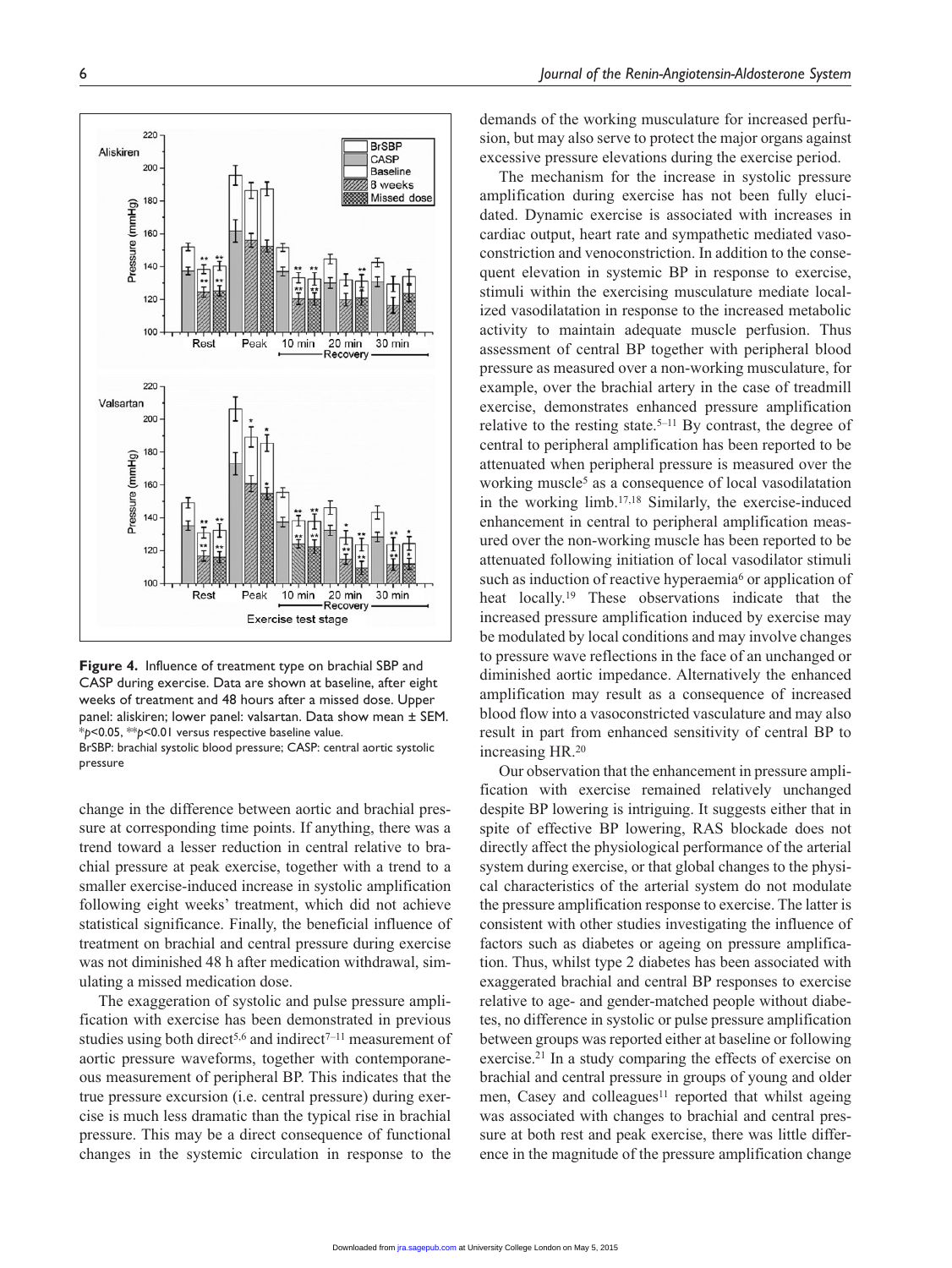to exercise in relation to age. Similar data were reported by Sharman and colleagues<sup>10</sup> with regard to the influence of age on the exercise-mediated change from baseline values in pressure amplification. However, these workers also reported a reduction in the extent of exercise-induced amplification in the presence of hypercholesterolaemia. This was interpreted to indicate that exercise-induced elevations in pressure amplification were attenuated by enhanced peripheral pressure wave reflections resulting from impaired endothelial function with hypercholesterolaemia.

Our findings would not necessarily support a major role for wave reflection. Treatment-induced reduction in wave reflections might have been expected to minimize the exercise-induced increase in central relative to brachial pressure, thereby enhancing the amplification response. Instead, we found a trend towards an attenuated exerciseinduced increase in amplification following treatment, which is difficult to reconcile with the concept of beneficial effects of treatment on wave reflections.

Our suggestion that wave reflections are unlikely to play a major role in modulating exercise-mediated pressure amplification is supported by recent work using wave separation analysis during moderate exercise $22,23$  which indicates that changes in pressure amplification with exercise are independent of changes to arterial pressure wave reflections. Similarly, other studies investigating the influence of short-term infusion with noradrenaline or inhibitors of nitric oxide synthase (LNMMA) on the change in pressure amplification during exercise<sup>8</sup> report no change to the exercise-induced increase in pressure amplification with drug infusion. These data are also consistent with the notion that exercise-induced changes to pressure amplification are independent of global change in arterial physical characteristics.

A key issue for the interpretation of exercise studies using non-invasive measurements of central pressure is whether exercise itself has any influence on the method for deriving central pressure. Previous studies have produced equivocal findings. Sharman and colleagues, using a commercially available generalized transfer function for deriving central pressure, reported no influence of exercise on non-invasively-derived central pressure in a small group of patients referred for diagnostic cardiac catheterization.7 Similarly Holland and colleagues<sup>24</sup> reported non-invasively-derived central pressure to be a reproducible and reliable technique during haemodynamic perturbations induced by exercise. However, using a radial to carotid transfer function, Payne and colleagues reported that exercise was associated with an underestimation of transfer function-derived carotid pressure compared with directly measured carotid pressure, in a group of healthy men undergoing moderate exercise.25 Other workers using a digital to aortic transfer function generated in cardiac patients reported that exercise modulates the characteristics of the transfer function such that derivation of aortic

pressure became unreliable, especially at higher heart rates.26 Importantly, however, the extent of any possible underestimation in central systolic pressure defined in these studies was small, that is, no more than 5mmHg, when compared with the rise in central pressure with exercise (circa 30mmHg in our study) and is comparable to the variability typically seen in comparisons between invasivelymeasured and non-invasively-derived central pressure.

By contrast, studies using direct invasive measurement of aortic pressure suggest little influence of exercise on aortic waveform shape, $27$  or on the impedance spectrum, $22$ indicating that underestimation of central pressure in noninvasive studies may be specific to use of a generalized transfer function derived at rest. The present study used low-pass filtering via a N-point moving average to derive central pressure non-invasively rather than using a generalized transfer function. Whilst exercise was associated with modulation to the shape of the radial pressure wave, whether exercise potentially modulates the degree of filtering required accurately to derive central pressure is unknown.

The persistence of BP-lowering effects following a missed dose of BP-lowering medication, which mimics lack of compliance to treatment, is another important treatment consideration.28 For sportsmen and very active individuals, the effects of a missed dose on the changes in BP during exercise are of particular clinical importance, given the relationship between exercise-induced rises in SBP and adverse clinical outcomes. $1-4$  The current study suggests that the beneficial effects of BP lowering with valsartan or aliskiren were maintained following a missed dose, even during the stress induced by vigorous exercise. This finding is consistent with data from the ASSERTIVE study, which compared the effect of aliskiren and telmisartan on BP after a one-week treatment withdrawal.29,30

The present study has a number of limitations, which should be addressed. This was a small study with an exploratory objective to investigate the influence of RAS-blocking treatment on the exercise-induced rise in central pressure. As such it was not powered to demonstrate differences in central pressures or related haemodynamic parameters between the two different treatments used in the study. Similarly, the study was not powered to investigate the response of central pressure elevation to exercise by age, gender or height. Nevertheless, our study was well powered to show changes in both brachial and central blood pressure and amplification in response to exercise and the data are consistent with previously published reports. However, this is the first study to report the effects of BP-lowering treatment on exercise-induced pressure amplification change. As such it was not possible, a priori, to calculate the necessary sample size required should a change in the amplification response to exercise become apparent – especially one that trended in the opposite direction to what many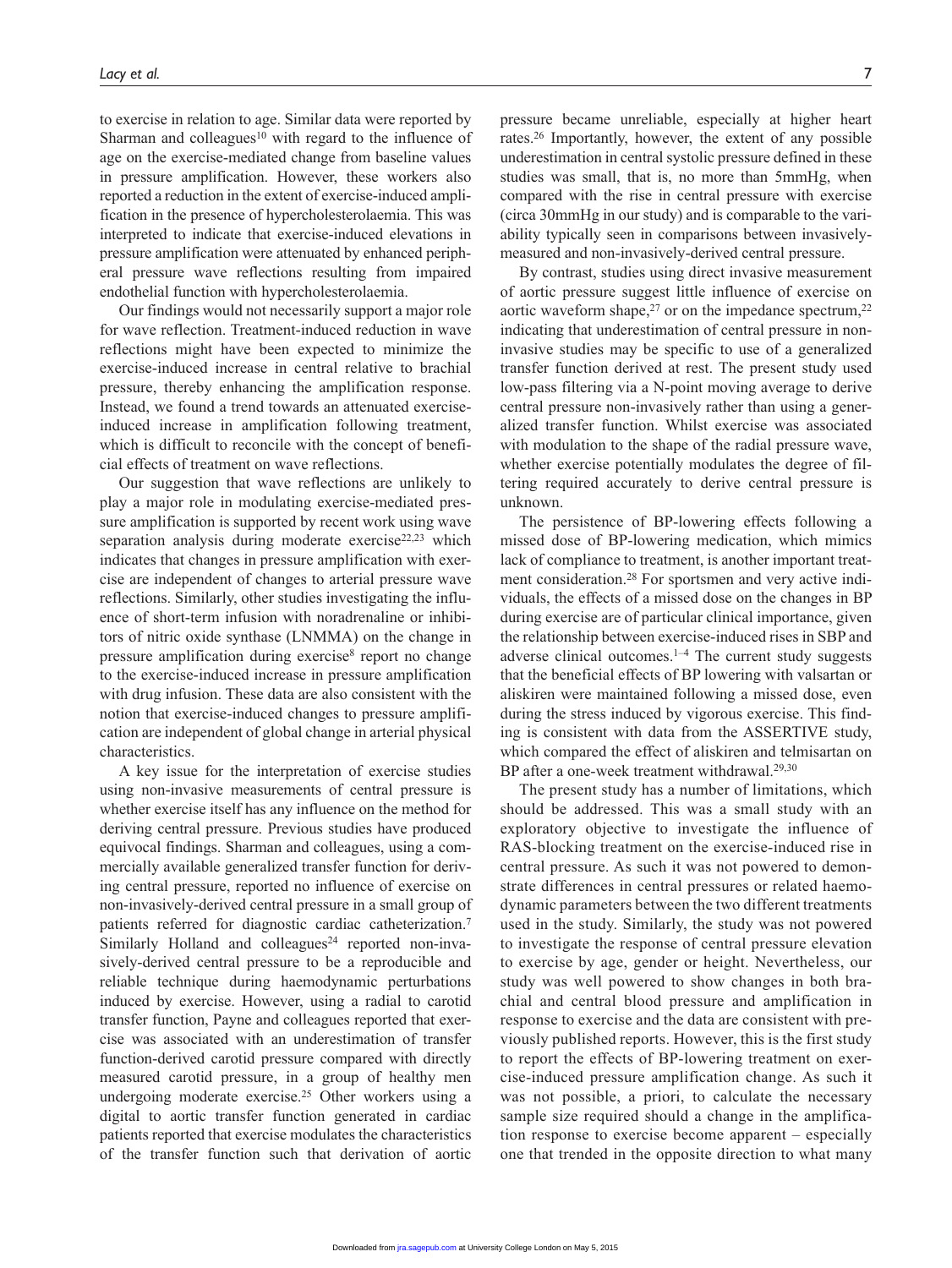might have predicted. An indicative, retrospective power calculation indicates that the study would have required 77 participants to demonstrate a significant decrease in systolic pressure amplification and a sample size of 115 to show a significant change for the difference between brachial and central pressure with exercise between baseline and end of treatment. This information will be useful for calculating statistical power for future studies of this kind. We focused on systolic pressure amplification rather than pulse pressure. Although diastolic pressures were measured at rest and during exercise, the investigators noted that the measurement of DBP by auscultation (Korotkoff phase IV) during exercise was problematic due to noise and movement, and less reliable than systolic pressure recordings. Moreover, other workers have reported rhythmic variations in pulse pressure associated with exercise, particularly upright dynamic exercise.<sup>31,32</sup> We therefore elected to focus our data analysis on systolic pressure. Undertaking detailed physiological studies during exercise is complex. Despite the small numbers, our findings clearly demonstrate that BP lowering does not enhance exercise-mediated pressure amplification. If anything there was a trend to the opposite direction, that is, towards an attenuation in exercise-mediated amplification. Importantly, these data were recorded within the rigorous context of a randomized clinical trial of BP lowering.

In conclusion, this study reports for the first time that BP lowering treatment, at least with the RAS-blocking drugs tested here, did not directly influence the relationship between aortic and brachial pressure at rest and during exercise, other than through proportionate lowering of both pressures. Further work is needed to better understand the mechanisms underpinning aortic–brachial pressure amplification during exercise.

#### **Acknowledgements**

The authors thank Michael Ulrich (Novartis Pharma AG, Basel, Switzerland) for providing project management support.

#### **Conflict of interest**

BW is a National Institute for Health Research (NIHR) Senior Investigator and is supported by the NIHR UCL Hospitals Biomedical Research Centre. BW has received research funding from Novartis Pharma AG. FB, JB and PB are employees of Novartis Pharma AG and are thus eligible for Novartis stock and stock options. PSL has no conflicts of interest to declare.

#### **Funding**

This work was supported by Novartis Pharma AG, Basel, Switzerland as part of the Aliskiren Global Clinical Development programme.

#### **Study investigators**

Dr R Cifkova, Dr J Belohlavek and Dr P Vodnansky (Czech Republic); Dr A Kalina, Dr G Balogh and Dr Z Zilahi (Hungary); Dr KK Poh and Dr RS Tan (Singapore).

### **References**

- 1. Kurl S, Laukkanen JA, Rauramaa R, et al. Systolic blood pressure response to exercise stress test and risk of stroke. *Stroke* 2001; 32: 2036–2041.
- 2. Laukkanen JA, Kurl S, Salonen R, et al. Systolic blood pressure during recovery from exercise and the risk of acute myocardial infarction in middle-aged men. *Hypertension* 2004; 44: 820–825.
- 3. Mundal R, Kjeldsen SE, Sandvik L, et al. Exercise blood pressure predicts mortality from myocardial infarction. *Hypertension* 1996; 27: 324–329.
- 4. Ren JF, Hakki AH, Kotler MN, et al. Exercise systolic blood pressure: A powerful determinant of increased left ventricular mass in patients with hypertension. *J Am Coll Cardiol* 1985; 5: 1224–1231.
- 5. Kroeker EJ and Wood EH. Comparison of simultaneously recorded central and peripheral arterial pressure pulses during rest, exercise and tilted position in man. *Circ Res* 1955; 3: 623–632.
- 6. Rowell LB, Brengelmann GL, Blackmon JR, et al. Disparities between aortic and peripheral pulse pressures induced by upright exercise and vasomotor changes in man. *Circulation* 1968; 37: 954–964.
- 7. Sharman JE, Lim R, Qasem AM, et al. Validation of a generalized transfer function to noninvasively derive central blood pressure during exercise. *Hypertension* 2006; 47: 1203–1208.
- 8. Sharman JE, McEniery CM, Campbell R, et al. Nitric oxide does not significantly contribute to changes in pulse pressure amplification during light aerobic exercise. *Hypertension* 2008; 51: 856–861.
- 9. Sharman JE, McEniery CM, Campbell RI, et al. The effect of exercise on large artery haemodynamics in healthy young men. *Eur J Clin Invest* 2005; 35: 738–744.
- 10. Sharman JE, McEniery CM, Dhakam ZR, et al. Pulse pressure amplification during exercise is significantly reduced with age and hypercholesterolemia. *J Hypertens* 2007; 25: 1249–1254.
- 11. Casey DP, Nichols WW and Braith RW. Impact of aging on central pressure wave reflection characteristics during exercise. *Am J Hypertens* 2008; 21: 419–424.
- 12. Williams B, Baschiera F, Lacy PS, et al. Blood pressure and plasma renin activity responses to different strategies to inhibit the renin–angiotensin–aldosterone system during exercise. *J Renin Angiotensin Aldosterone Syst* 2013; 14: 56–66.
- 13. Williams B, Lacy PS, Yan P, et al. Development and validation of a novel method to derive central aortic systolic pressure from the radial pressure waveform using an n-point moving average method. *J Am Coll Cardiol* 2011; 57: 951–961.
- 14. Gibbons RJ, Balady GJ, Bricker JT, et al. ACC/AHA 2002 guideline update for exercise testing: Summary article. A report of the American College of Cardiology/ American Heart Association Task Force on Practice Guidelines (Committee to Update the 1997 Exercise Testing Guidelines). *J Am Coll Cardiol* 2002; 40 (8): 1531–40.
- 15. Guidelines for cardiac exercise testing. ESC Working Group on Exercise Physiology, Physiopathology and Electrocardiography. *Eur Heart J* 1993; 14: 969–988.
- 16. Williams B, Lacy PS, Baschiera F, et al. Novel description of the 24-hour circadian rhythms of brachial versus central aortic blood pressure and the impact of blood pressure treatment in a randomized controlled clinical